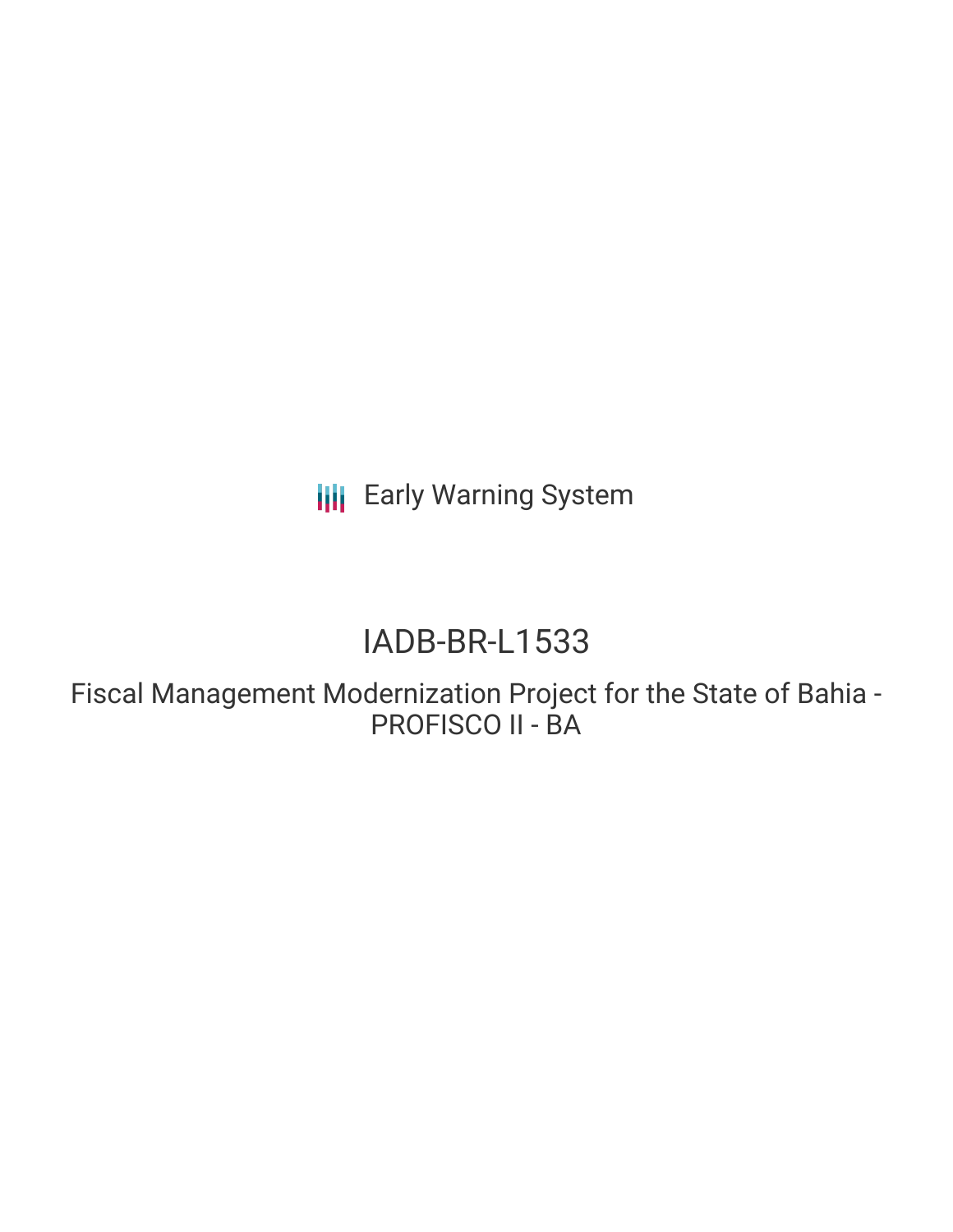

#### **Quick Facts**

| <b>Countries</b>               | Brazil                                 |
|--------------------------------|----------------------------------------|
| <b>Specific Location</b>       | <b>Bahia</b>                           |
| <b>Financial Institutions</b>  | Inter-American Development Bank (IADB) |
| <b>Status</b>                  | Approved                               |
| <b>Bank Risk Rating</b>        | C                                      |
| <b>Voting Date</b>             | 2020-01-15                             |
| <b>Borrower</b>                | Government of Brazl                    |
| <b>Sectors</b>                 | Law and Government                     |
| <b>Investment Type(s)</b>      | Loan                                   |
| <b>Investment Amount (USD)</b> | $$40.00$ million                       |
| <b>Project Cost (USD)</b>      | \$40.00 million                        |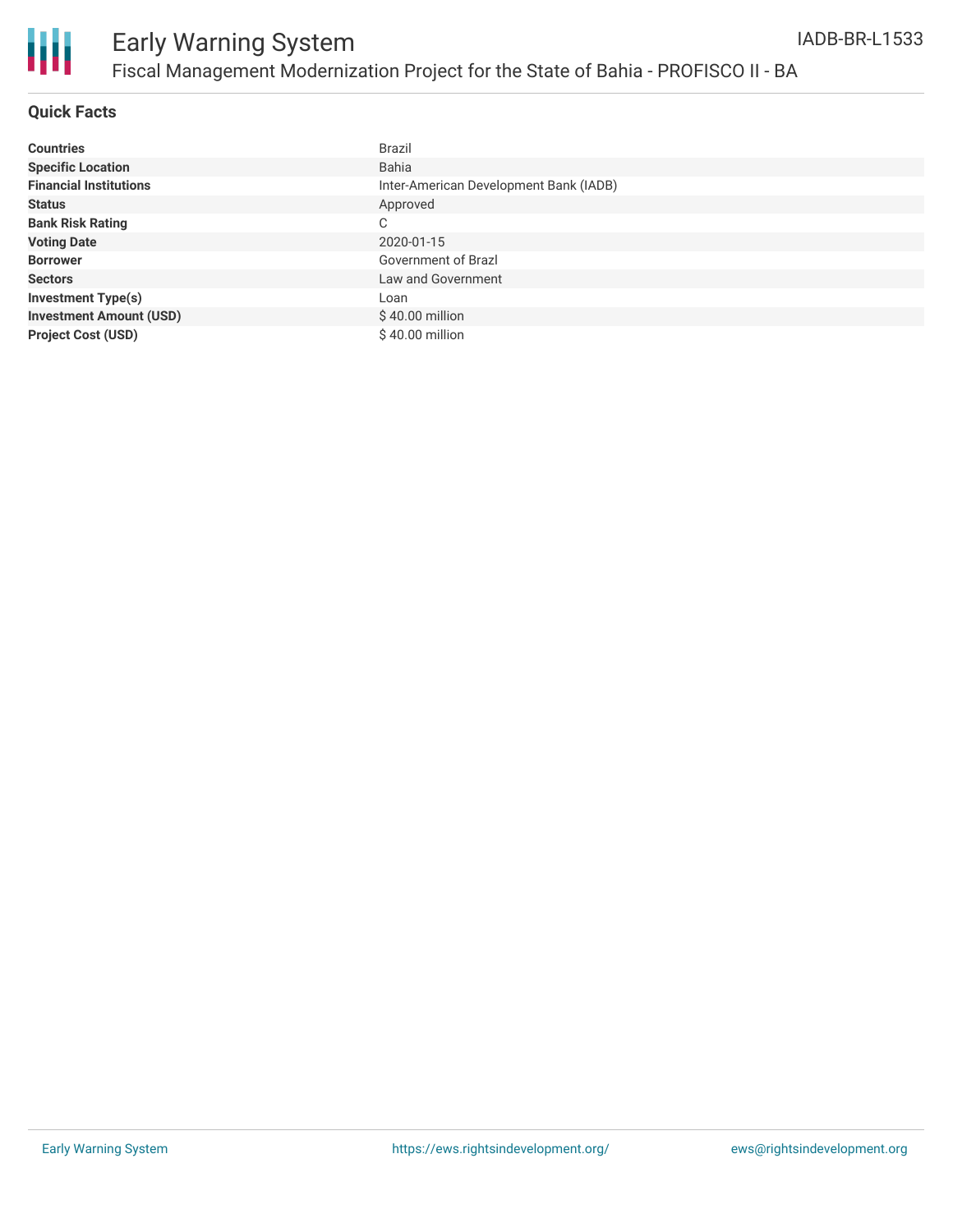

Ш

## **Project Description**

To contribute to the sustainability of fiscal management, through the modernization of the fiscal management, the tax administration and tax litigation and the financial administration of public spending, in compliance with the state strategic guidelines.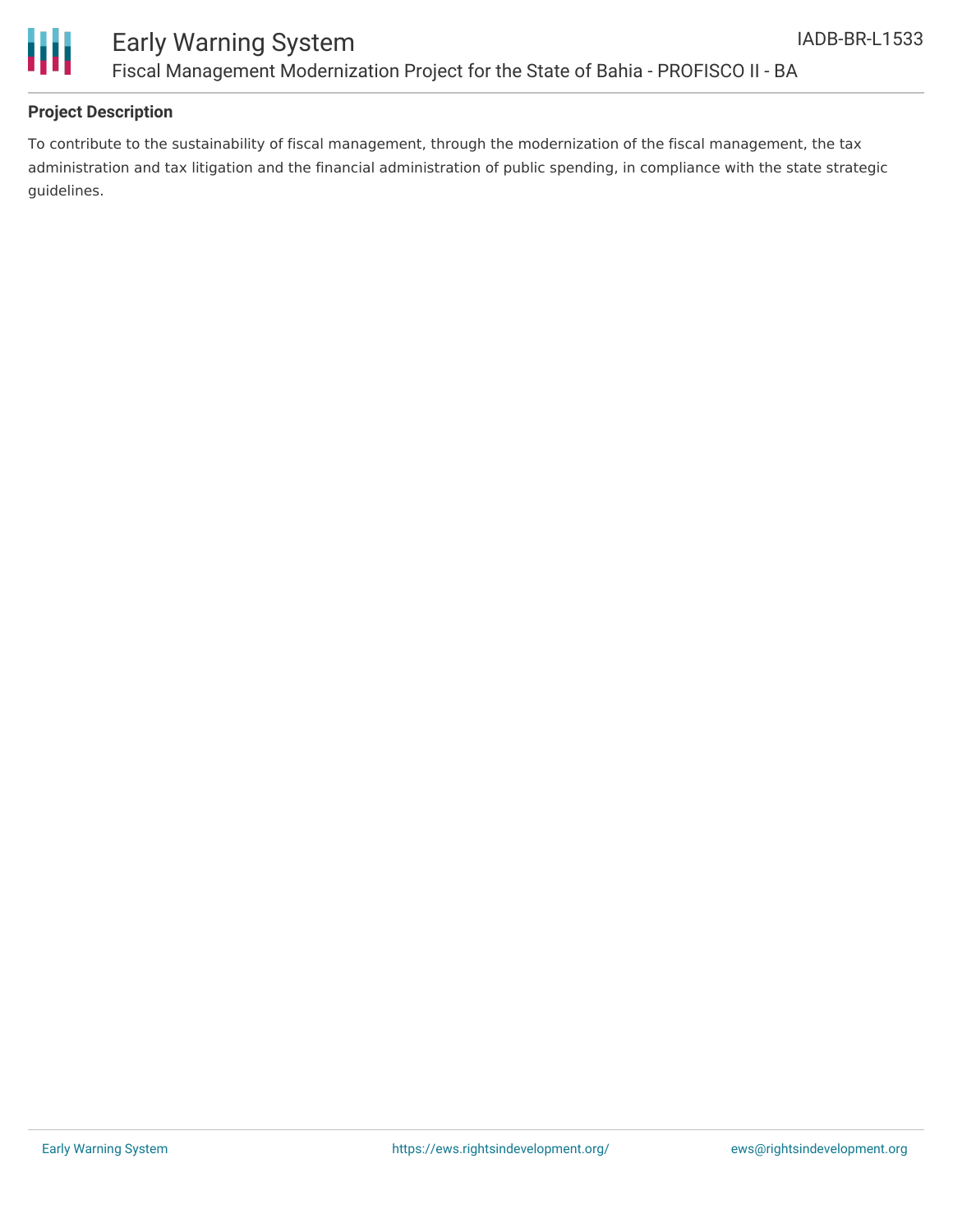

# Early Warning System Fiscal Management Modernization Project for the State of Bahia - PROFISCO II - BA

#### **Investment Description**

• Inter-American Development Bank (IADB)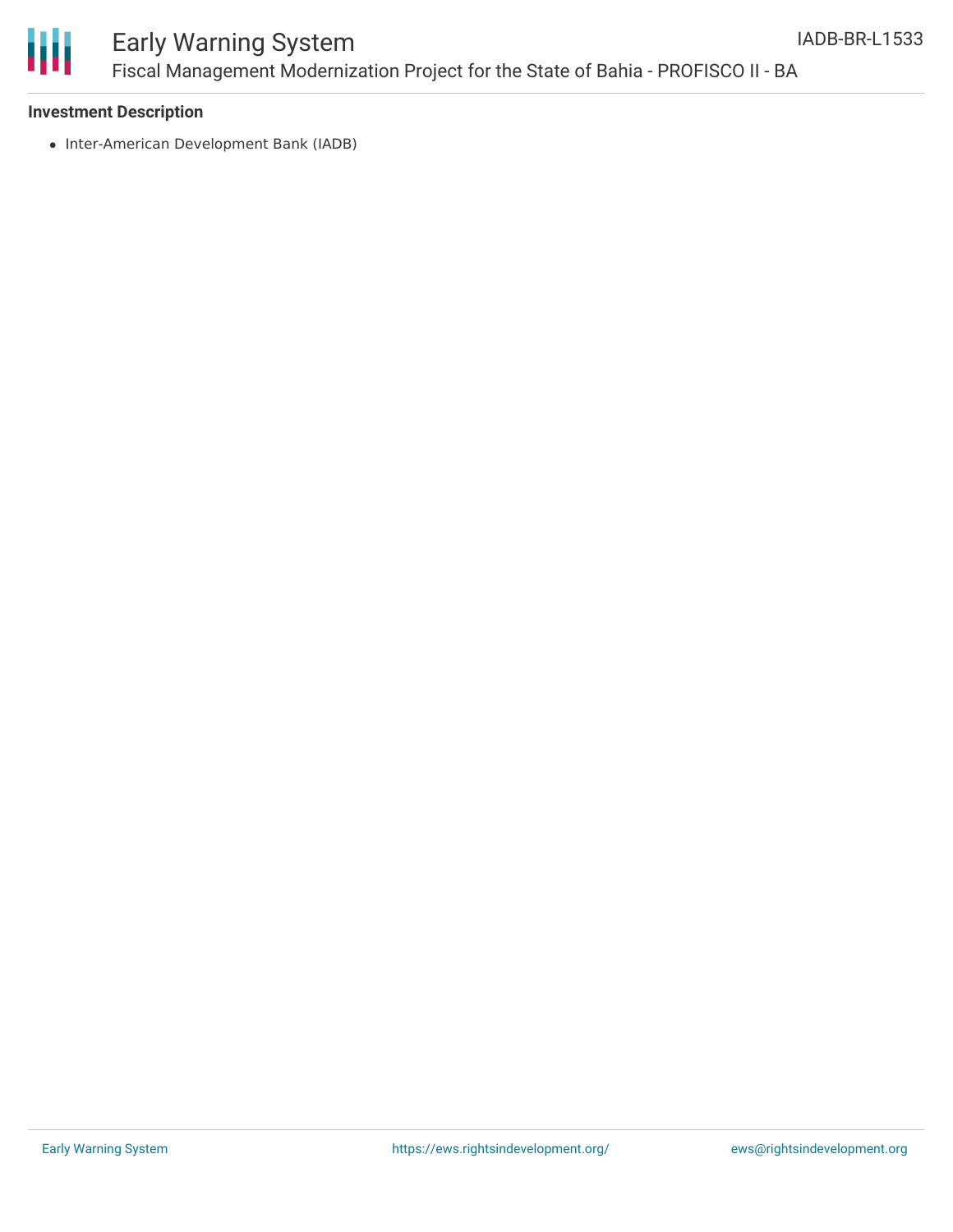## **Contact Information**

### ACCOUNTABILITY MECHANISM OF IADB

The Independent Consultation and Investigation Mechanism (MICI) is the independent complaint mechanism and fact-finding body for people who have been or are likely to be adversely affected by an Inter-American Development Bank (IDB) or Inter-American Investment Corporation (IIC)-funded project. If you submit a complaint to MICI, they may assist you in addressing the problems you raised through a dispute-resolution process with those implementing the project and/or through an investigation to assess whether the IDB or IIC is following its own policies for preventing or mitigating harm to people or the environment. You can submit a complaint by sending an email to MICI@iadb.org. You can learn more about the MICI and how to file a complaint at http://www.iadb.org/en/mici/mici,1752.html (in English) or http://www.iadb.org/es/mici/mici,1752.html (Spanish).